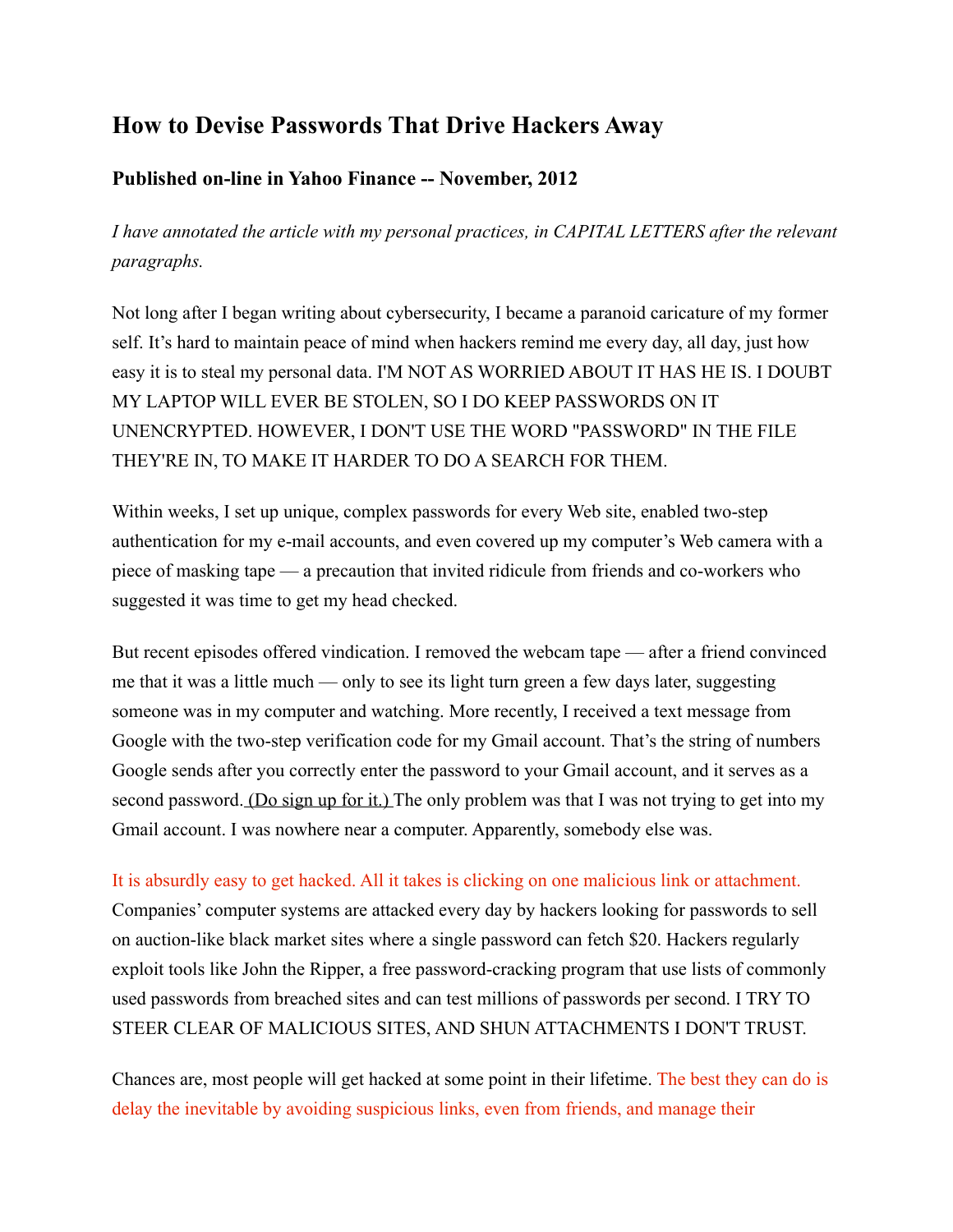passwords. Unfortunately, good password hygiene is like flossing — you know it's important, but it takes effort. How do you possibly come up with different, hard-to-crack passwords for every single news, social network, e-commerce, banking, corporate and e-mail account and still remember them all?

To answer that question, I called two of the most (justifiably) paranoid people I know, Jeremiah Grossman and Paul Kocher, to find out how they keep their information safe. Mr. Grossman was the first hacker to demonstrate how easily somebody can break into a computer's webcam and microphone through a Web browser. He is now chief technology officer at WhiteHat Security, an Internet and network security firm, where he is frequently targeted by cybercriminals. Mr. Kocher, a well-known cryptographer, gained notice for clever hacks on security systems. He now runs Cryptography Research, a security firm that specializes in keeping systems hacker-resistant. Here were their tips:

*FORGET THE DICTIONARY* If your password can be found in a dictionary, you might as well not have one. "The worst passwords are dictionary words or a small number of insertions or changes to words that are in the dictionary," said Mr. Kocher. Hackers will often test passwords from a dictionary or aggregated from breaches. If your password is not in that set, hackers will typically move on. I DON'T USE DICTIONARY WORDS. I DO MIX UPPER AND LOWER CASE, AND SOMETIMES THROW IN NUMBERS AND SOMETIMES PUNCTUATION. I AM MOST CAREFUL ABOUT SITES WHERE SOMEONE GAINING ACCESS COULD DO ME HARM - BANKS, BROKERAGES, ETC.

*NEVER USE THE SAME PASSWORD TWICE* People tend to use the same password across multiple sites, a fact hackers regularly exploit. While cracking into someone's professional profile on LinkedIn might not have dire consequences, hackers will use that password to crack into, say, someone's e-mail, bank, or brokerage account where more valuable financial and personal data is stored. I DO USE THE SAME PASSWORD MULTIPLE TIMES, BUT NOT ON SITES WHERE I WORRY THAT SOMEONE AT THE SITE COULD BE A BAD GUY.

*COME UP WITH A PASSPHRASE* The longer your password, the longer it will take to crack. A password should ideally be 14 characters or more in length if you want to make it uncrackable by an attacker in less than 24 hours. Because longer passwords tend to be harder to remember, consider a passphrase, such as a favorite movie quote, song lyric, or poem, and string together only the first one or two letters of each word in the sentence. I USE A COUPLE DIFFERENT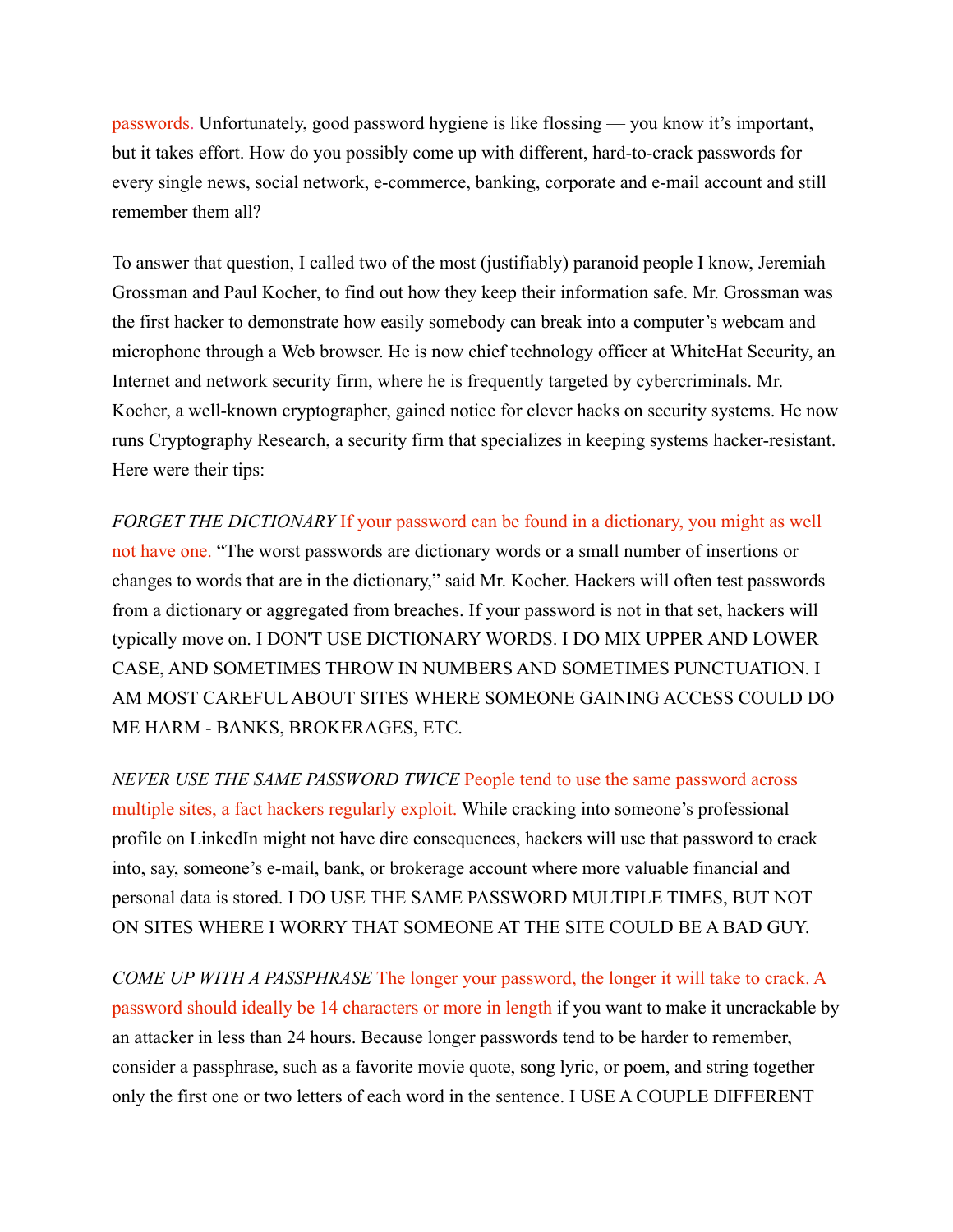## TRICKS FOR CREATING PASSWORDS THAT I CAN REMEMBER. I THINK COMING UP WITH A METHOD IS A GOOD IDEA, AND IF IT IS SITE-SPECIFIC IT GETS AROUND THE PROBLEM OF USING THE SAME PASSWORD TWICE.

*OR JUST JAM ON YOUR KEYBOARD* For sensitive accounts, Mr. Grossman says that instead of a passphrase, he will randomly jam on his keyboard, intermittently hitting the Shift and Alt keys, and copy the result into a text file which he stores on an encrypted, password-protected USB drive. "That way, if someone puts a gun to my head and demands to know my password, I can honestly say I don't know it." I DON'T USE A USB DRIVE FOR THE PASSWORDS - I'M RELYING ON MY LAPTOP NOT BEING STOLEN OR ACCESSED MALICIOUSLY.

*STORE YOUR PASSWORDS SECURELY* Do not store your passwords in your in-box or on your desktop. If malware infects your computer, you're toast. Mr. Grossman stores his password file on an encrypted USB drive for which he has a long, complex password that he has memorized. He copies and pastes those passwords into accounts so that, in the event an attacker installs keystroke logging software on his computer, they cannot record the keystrokes to his password. Mr. Kocher takes a more old-fashioned approach: He keeps password hints, not the actual passwords, on a scrap of paper in his wallet. "I try to keep my most sensitive information off the Internet completely," Mr. Kocher said. I HAVE COPIES OF MY PASSWORDS ON PAPER IN OUR HOME SAFE, AND ON THE INTERNET IN DROPBOX. I USE A VERY SECURE PASSWORD FOR DROPBOX.

*A PASSWORD MANAGER? MAYBE* Password-protection software lets you store all your usernames and passwords in one place. Some programs will even create strong passwords for you and automatically log you in to sites as long as you provide one master password. [LastPass,](http://lastpass.com/) [SplashData](http://www.splashdata.com/) and [AgileBits](https://agilebits.com/) offer password management software for Windows, Macs and mobile devices. But consider yourself warned: Mr. Kocher said he did not use the software because even with encryption, it still lived on the computer itself. "If someone steals my computer, I've lost my passwords." Mr. Grossman said he did not trust the software because he didn't write it. Indeed, at a security conference in Amsterdam earlier this year, [hackers demonstrated](http://www.blackhat.com/html/bh-eu-12/bh-eu-12-briefings.html) how easily the cryptography used by many popular mobile password managers could be cracked. I HAVE JUST STATED USING LastPass AS MY PASSWORD MANAGER. SO FAR I AM LIKING IT. IT IS PRETTY EASY TO USE, AND DOES A NICE JOB OF AUTOMATICALLY LOGGING INTO SITES. AGAIN, I ASSUME THAT MY LAPTOP WON'T BE STOLEN.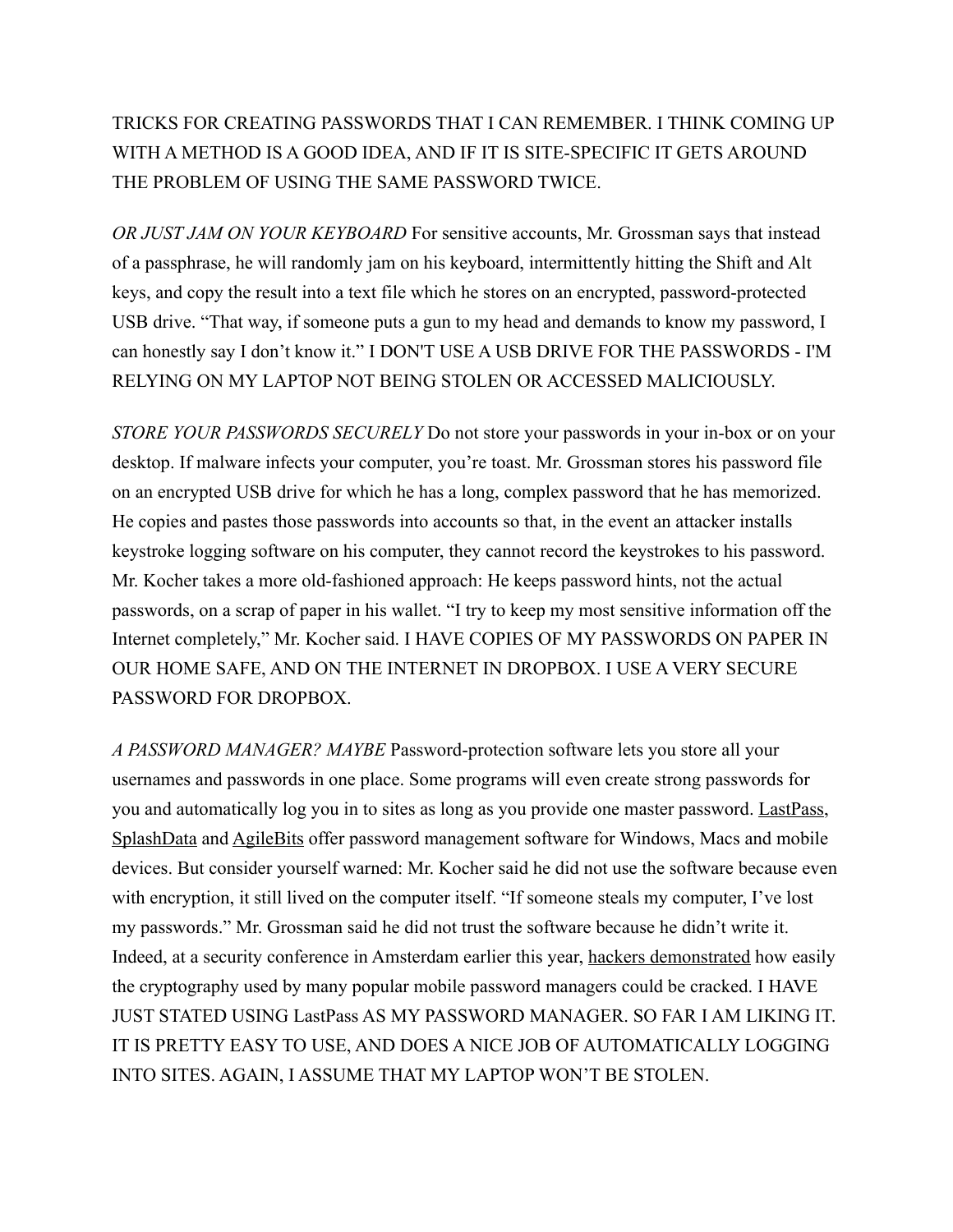*IGNORE SECURITY QUESTIONS* There is a limited set of answers to questions like "What is your favorite color?" and most answers to questions like "What middle school did you attend?" can be found on the Internet. Hackers use that information to reset your password and take control of your account. Earlier this year, a hacker claimed he was able to crack into Mitt [Romney's](http://gawker.com/5915964/well-it-looks-like-someone-hacked-into-mitt-romneys-private-email) Hotmail and Dropbox accounts using the name of his favorite pet. A better approach would be to enter a password hint that has nothing to do with the question itself. For example, if the security question asks for the name of the hospital in which you were born, your answer might be: "Your favorite song lyric." I PLAY IT STRAIGHT WITH SECURITY QUESTIONS. TOO HARD TO REMEMBER FAKE ANSWERS.

*USE DIFFERENT BROWSERS* Mr. Grossman makes a point of using different Web browsers for different activities. "Pick one browser for 'promiscuous' browsing: online forums, news sites, blogs — anything you don't consider important," he said. "When you're online banking or checking e-mail, fire up a secondary Web browser, then shut it down." That way, if your browser catches an infection when you accidentally stumble on an X-rated site, your bank account is not necessarily compromised. As for which browser to use for which activities, a study last year by Accuvant Labs of Web browsers — including Mozilla Firefox, Google Chrome and Microsoft Internet Explorer — found that Chrome was the least susceptible to attacks. I OCCASIONALLY DO THIS. SAFARI IS MY MAIN BROWSER. IF I'M GOING SOMEPLACE SUSPICIOUS I MIGHT USE CHROME OR FIREFOX, BOTH OF WHICH ARE ON MY COMPUTER.

*SHARE CAUTIOUSLY* "You are your e-mail address and your password," Mr. Kocher emphasized. Whenever possible, he will not register for online accounts using his real e-mail address. Instead he will use "throwaway" e-mail addresses, like those offered by [10minutemail.com](http://www.10minutemail.com/). Users register and confirm an online account, which self-destructs 10 minutes later. Mr. Grossman said he often warned people to treat anything they typed or shared online as public record. I OFTEN USE ALIASES FOR ONLINE ACCOUNTS - I HAVE CREATED ABOUT 100 OF THEM OVER THE YEARS - ALL AT [CLOSEREACH.COM](http://CLOSEREACH.COM/), SO MY YAHOO-IMPOSED LIMIT ON THE NUMBER IS PRETTY HIGH. 10MINUTEMAIL SOUNDS USEFUL - I DIDN'T KNOW ABOUT IT. IT'S SIMILAR TO USING A 'VIRTUAL' ONE-TIME-ONLY CREDIT CARD, WHICH I DO FOR UNKNOWN VENDORS. AT&T UNIVERSAL CARD OFFERS THAT - PROBABLY OTHERS AS WELL.

"At some point, you will get hacked — it's only a matter of time," warned Mr. Grossman. "If that's unacceptable to you, don't put it online." PROBABLY MORE TRUE FOR WINDOWS